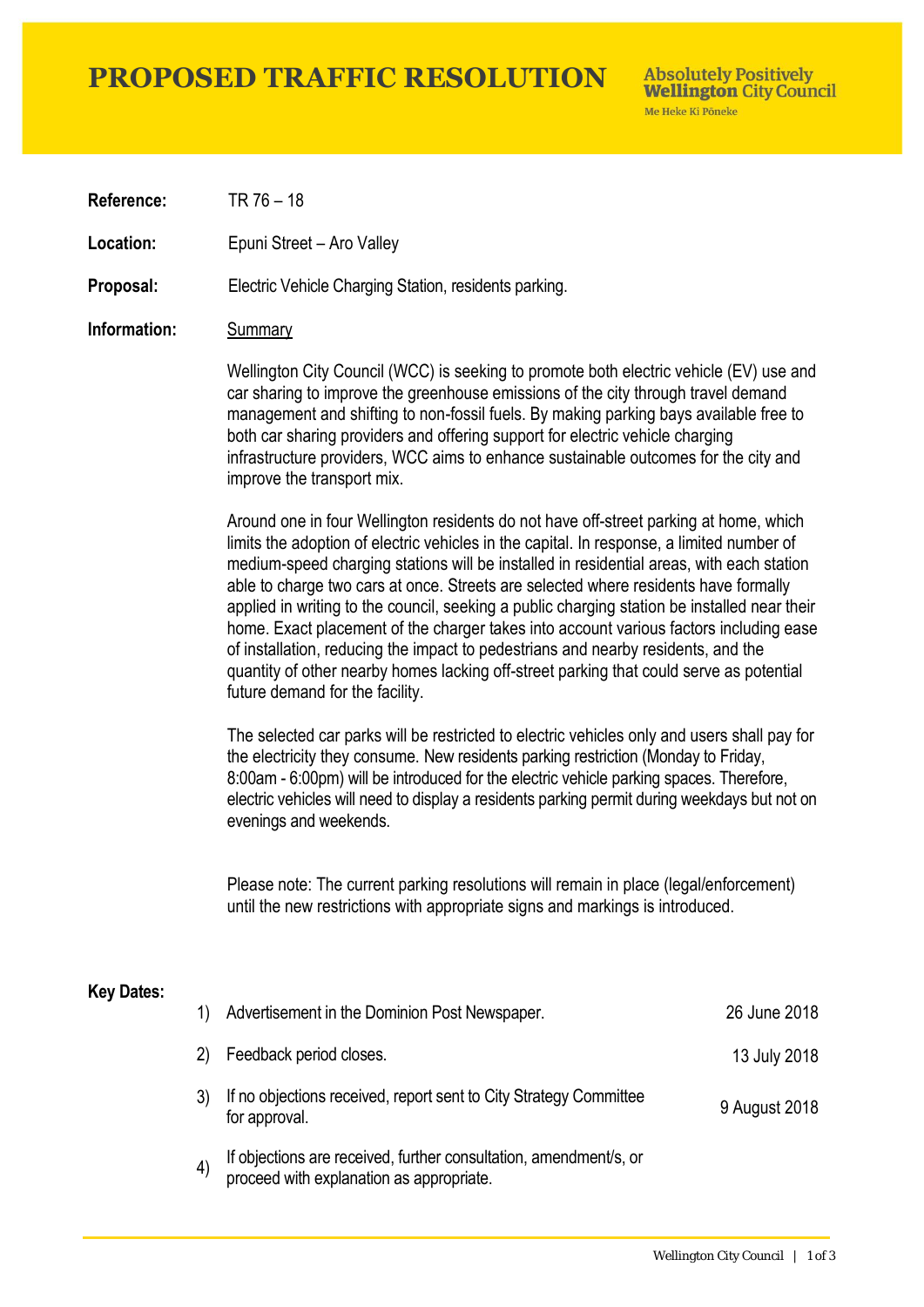## **PROPOSED TRAFFIC RESOLUTION**

### **Legal Description:**

*Add to Schedule B (Class Restricted) of the Traffic Restrictions Schedule* 

| <b>Column One</b>   | <b>Column Two</b>                                                                                                                                                                                           | <b>Column Three</b>                                                                                                                                                                                                                                      |
|---------------------|-------------------------------------------------------------------------------------------------------------------------------------------------------------------------------------------------------------|----------------------------------------------------------------------------------------------------------------------------------------------------------------------------------------------------------------------------------------------------------|
| <b>Epuni Street</b> | Parking place in the form<br>of electric vehicles only<br>parking. At all times.<br>Displaying an Authorised<br><b>Resident Vehicle Parking</b><br>Permit Only, Monday to<br>Friday, $8:00$ am - $6:00$ pm. | West side, commencing 198.7<br>metres south of its intersection with<br>Aro Street (Grid coordinates<br>X= 1,747,877.190 m<br>$Y = 5,426,956.140 \text{ m}$ and extending<br>in a southerly direction following the<br>western kerbline for 12.0 metres. |

**Date:** 20/06/18

**Prepared By:** Charles Kingsford (Principal Traffic Engineer, T/L)<br> **Approved By:** Steve Spence (Chief Advisor, Transport & Infra **(Chief Advisor, Transport & Infrastructure)** 

### **WCC Contact:**

Sigurd Magnusson **Sustainability Advisor**

Wellington City Council 101 Wakefield Street / PO Box 2199, Wellington Phone: +64 4 803 8697 Email: electricvehicles@wcc.govt.nz